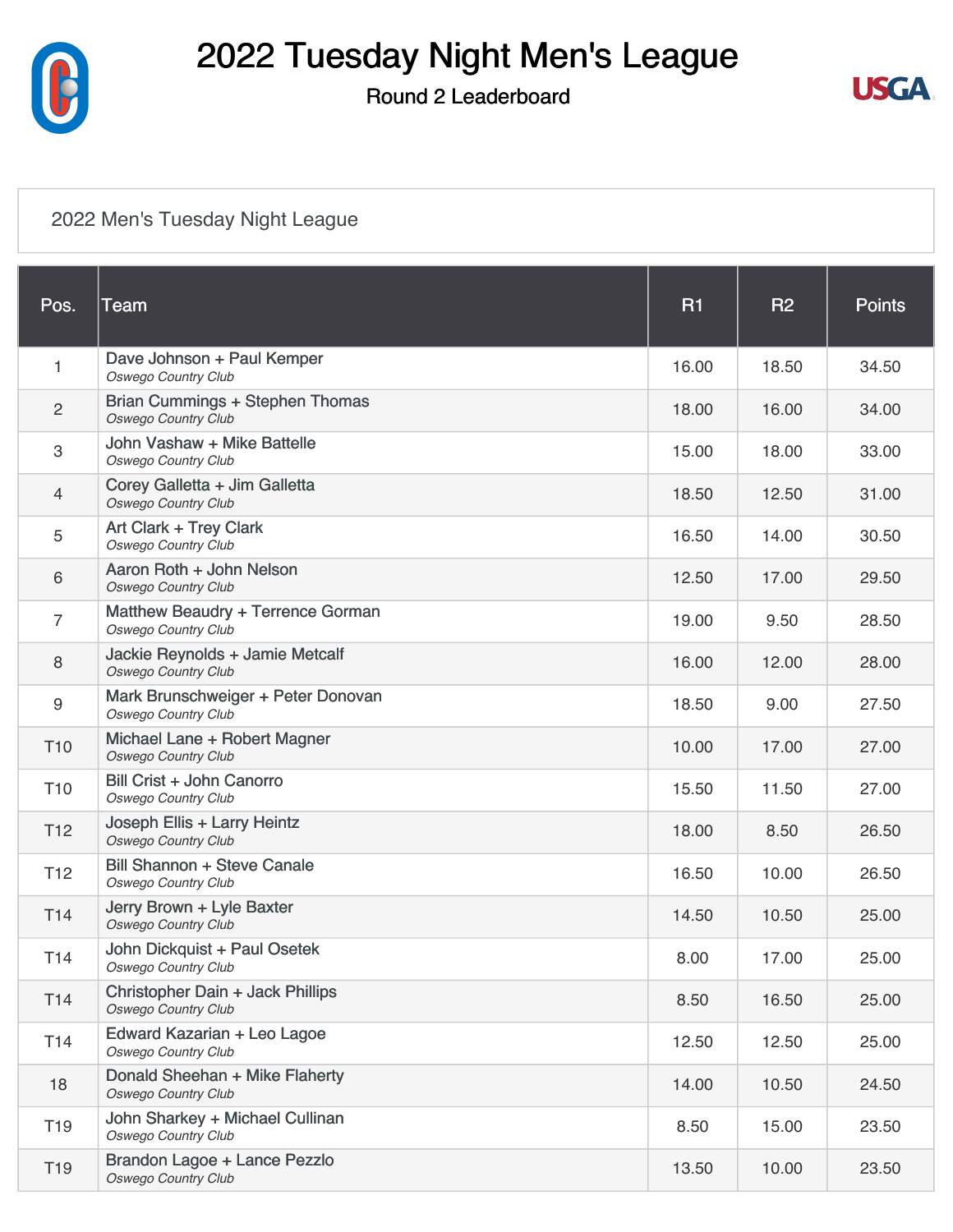

#### Round 2 Leaderboard



| T <sub>21</sub>                       | Bill Galloway + Thomas Schneider<br><b>Oswego Country Club</b> | 7.50  | 15.50 | 23.00 |  |
|---------------------------------------|----------------------------------------------------------------|-------|-------|-------|--|
| T <sub>21</sub>                       | Jeremy Langdon + Robert Pollock<br><b>Oswego Country Club</b>  | 17.00 | 6.00  | 23.00 |  |
| T <sub>23</sub>                       | Mark Palmer + Michael Nicholson<br><b>Oswego Country Club</b>  | 14.50 | 8.00  | 22.50 |  |
| T <sub>23</sub>                       | Atom Avery + Bill Carhart<br>Oswego Country Club               | 9.00  | 13.50 | 22.50 |  |
| 25                                    | Craig Fitzpatrick + Tim Stitt<br><b>Oswego Country Club</b>    | 8.00  | 13.50 | 21.50 |  |
| 26                                    | Kyle Walton + Michael Backus<br><b>Oswego Country Club</b>     | 6.00  | 14.50 | 20.50 |  |
| T <sub>27</sub>                       | Greg Gilbert + James Bevacqua<br><b>Oswego Country Club</b>    | 5.00  | 15.00 | 20.00 |  |
| T <sub>27</sub>                       | Bill Pawlewicz + John Stevens<br><b>Oswego Country Club</b>    | 6.00  | 14.00 | 20.00 |  |
| 29                                    | John Comerford + Nick Canale<br><b>Oswego Country Club</b>     | 7.00  | 12.00 | 19.00 |  |
| 30                                    | Craig Bateman + Kevin Hadcock<br><b>Oswego Country Club</b>    | 11.50 | 7.00  | 18.50 |  |
| <b>T31</b>                            | Dave Canale + Tom Rollin<br><b>Oswego Country Club</b>         | 9.50  | 7.50  | 17.00 |  |
| <b>T31</b>                            | Jim Dowd + Tom Matweecha<br><b>Oswego Country Club</b>         | 5.50  | 11.50 | 17.00 |  |
| 33                                    | Mark Masuicca + Michael Masuicca<br><b>Oswego Country Club</b> | 9.50  | 7.00  | 16.50 |  |
| 34                                    | Jeff Bame + John Meade<br><b>Oswego Country Club</b>           | 7.50  | 7.00  | 14.50 |  |
| 35                                    | Ben Frary + Kyle Ridlon<br><b>Oswego Country Club</b>          | 10.50 | 3.00  | 13.50 |  |
| 36                                    | Ken Cherchio + Tim Logan<br><b>Oswego Country Club</b>         | 5.50  | 5.50  | 11.00 |  |
| <b>Total Points Allocated: 855.00</b> |                                                                |       |       |       |  |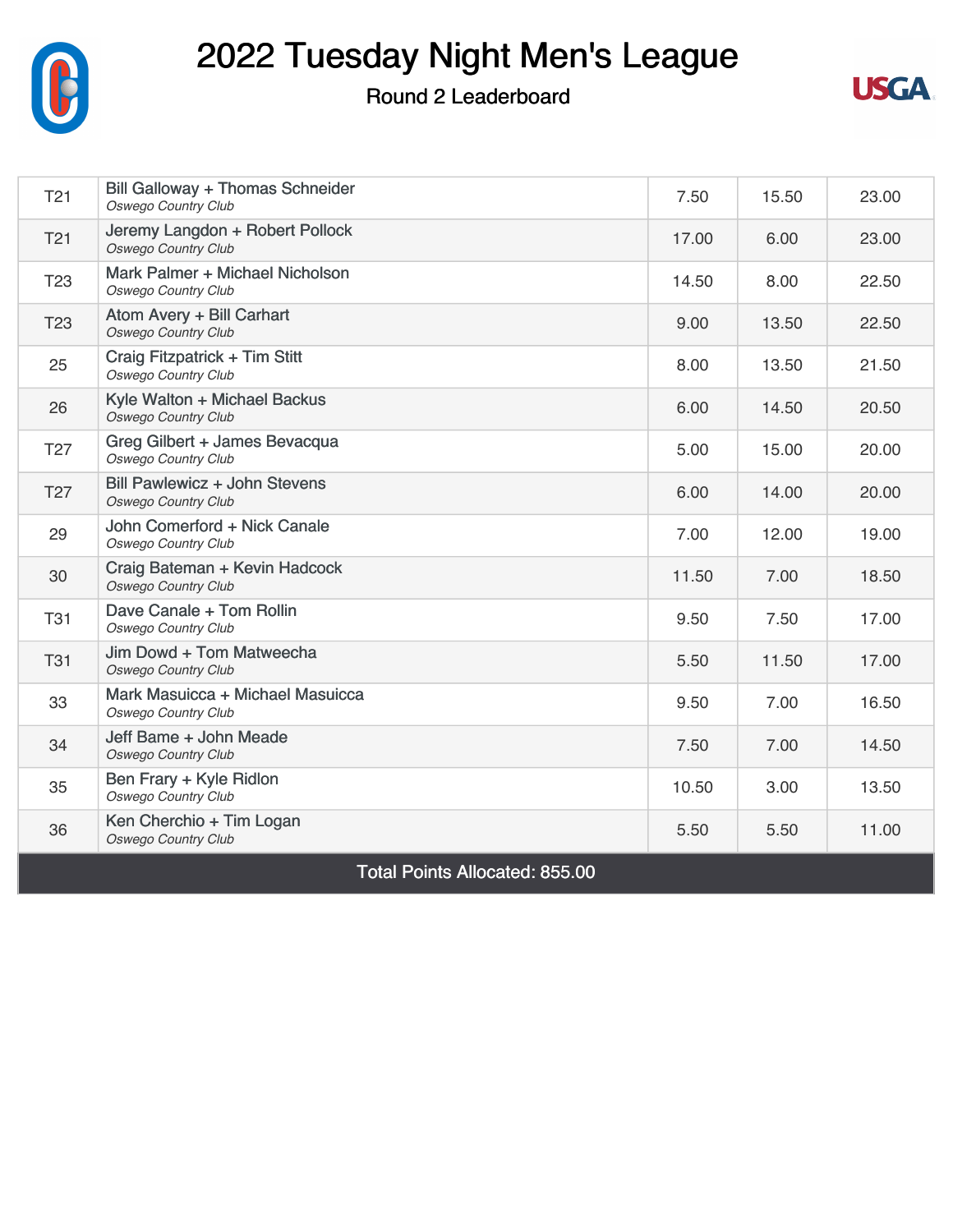

Round 2 Leaderboard



#### [2022 Men's Tuesday Night League \(Tue, May 17\)](https://static.golfgenius.com/v2tournaments/8453658882940625593?called_from=&round_index=2)

| <b>Points</b> | <b>Player</b>                                                                             | Match       | <b>Player</b>                                                                             | <b>Points</b> |
|---------------|-------------------------------------------------------------------------------------------|-------------|-------------------------------------------------------------------------------------------|---------------|
| 6.00          | John Sharkey + Michael Cullinan (John<br>Sharkey)<br><b>Oswego Country Club</b>           | Tied        | Mark Brunschweiger + Peter Donovan (Peter<br>Donovan)<br><b>Oswego Country Club</b>       | 6.00          |
| 9.00          | John Sharkey + Michael Cullinan (Michael<br>Cullinan)<br><b>Oswego Country Club</b>       | 281         | Mark Brunschweiger + Peter Donovan (Mark<br>Brunschweiger)<br>Oswego Country Club         | 3.00          |
| 3.50          | Ghost 3 + Terrence Gorman (Ghost 3)                                                       | 1 up        | Kyle Walton + Michael Backus (Michael Backus)<br><b>Oswego Country Club</b>               | 8.50          |
| 6.00          | Ghost 3 + Terrence Gorman (Terrence<br>Gorman)<br><b>Oswego Country Club</b>              | <b>Tied</b> | Kyle Walton + Michael Backus (Kyle Walton)<br><b>Oswego Country Club</b>                  | 6.00          |
| 9.00          | Greg Gilbert + James Bevacqua (Greg<br>Gilbert)<br><b>Oswego Country Club</b>             | 3 & 1       | Ghost 2 + Jeremy Langdon (Ghost 2)                                                        | 0.00          |
| 6.00          | Greg Gilbert + James Bevacqua (James<br>Bevacqua)<br>Oswego Country Club                  | Tied        | Ghost 2 + Jeremy Langdon (Jeremy Langdon)<br><b>Oswego Country Club</b>                   | 6.00          |
| 6.00          | Joseph Ellis + Larry Heintz (Joseph Ellis)<br><b>Oswego Country Club</b>                  | Tied        | Bill Galloway + Dave Lloyd (Dave Lloyd)                                                   | 6.00          |
| 2.50          | Joseph Ellis + Larry Heintz (Larry Heintz)<br><b>Oswego Country Club</b>                  | 3 & 2       | Bill Galloway + Dave Lloyd (Bill Galloway)<br><b>Oswego Country Club</b>                  | 9.50          |
| 4.00          | John Comerford + Nick Canale (John<br>Comerford)<br><b>Oswego Country Club</b>            | 3 & 2       | Jackie Reynolds + Jamie Metcalf (Jackie<br><b>Reynolds)</b><br><b>Oswego Country Club</b> | 8.00          |
| 8.00          | John Comerford + Nick Canale (Nick<br>Canale)<br><b>Oswego Country Club</b>               | 281         | Jackie Reynolds + Jamie Metcalf (Jamie<br>Metcalf)<br><b>Oswego Country Club</b>          | 4.00          |
| 6.00          | Rick Doten + Trey Clark (Trey Clark)<br><b>Oswego Country Club</b>                        | Tied        | Brandon Lagoe + Lance Pezzlo (Lance Pezzlo)<br>Oswego Country Club                        | 6.00          |
| 8.00          | Rick Doten + Trey Clark (Rick Doten)<br><b>Oswego Country Club</b>                        | 3 & 2       | Brandon Lagoe + Lance Pezzlo (Brandon<br>Lagoe)<br><b>Oswego Country Club</b>             | 4.00          |
| 9.50          | Craig Fitzpatrick + Tim Stitt (Craig<br><b>Fitzpatrick)</b><br><b>Oswego Country Club</b> | 4 & 2       | Donald Sheehan + Mike Flaherty (Mike Flaherty)<br><b>Oswego Country Club</b>              | 2.50          |
| 4.00          | Craig Fitzpatrick + Tim Stitt (Tim Stitt)<br><b>Oswego Country Club</b>                   | 2 & 1       | Donald Sheehan + Mike Flaherty (Donald<br>Sheehan)<br><b>Oswego Country Club</b>          | 8.00          |
| 3.00          | Ghost 1 + Kyle Ridlon (Kyle Ridlon)<br><b>Oswego Country Club</b>                         | 3 & 1       | John Vashaw + Mike Battelle (John Vashaw)<br><b>Oswego Country Club</b>                   | 9.00          |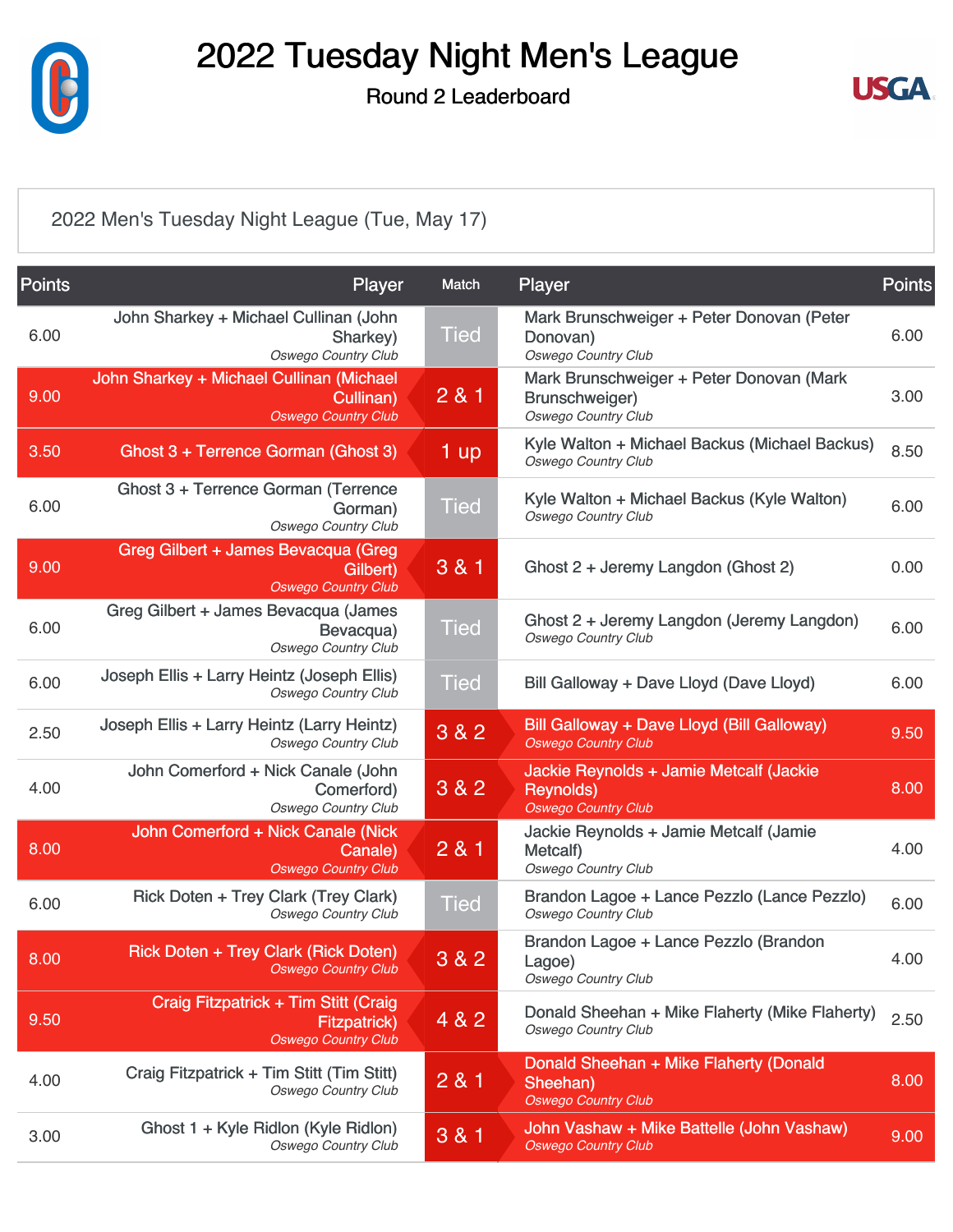

Round 2 Leaderboard



| 0.00  | Ghost 1 + Kyle Ridlon (Ghost 1)                                                          | 3 & 2             | John Vashaw + Mike Battelle (Mike Battelle)<br><b>Oswego Country Club</b>            | 9.00 |
|-------|------------------------------------------------------------------------------------------|-------------------|--------------------------------------------------------------------------------------|------|
| 8.00  | Michael Lane + Robert Magner (Michael<br>Lane)<br><b>Oswego Country Club</b>             | 1 up              | Edgar Manwaring + John Meade (Edgar<br>Manwaring)<br>Oswego Country Club             | 4.00 |
| 9.00  | Michael Lane + Robert Magner (Robert<br>Magner)<br><b>Oswego Country Club</b>            | 4 & 2             | Edgar Manwaring + John Meade (John Meade)<br><b>Oswego Country Club</b>              | 3.00 |
| 4.00  | Bill Carhart + Connor Carhart (Bill Carhart)<br><b>Oswego Country Club</b>               | $1 \overline{up}$ | Jerry Brown + Lyle Baxter (Jerry Brown)<br><b>Oswego Country Club</b>                | 8.00 |
| 9.50  | <b>Bill Carhart + Connor Carhart (Connor</b><br>Carhart)<br><b>Oswego Country Club</b>   | 3 & 1             | Jerry Brown + Lyle Baxter (Lyle Baxter)<br><b>Oswego Country Club</b>                | 2.50 |
| 4.00  | Bill Shannon + Steve Canale (Steve Canale)<br><b>Oswego Country Club</b>                 | 1 up              | Bill Pawlewicz + John Stevens (John Stevens)<br><b>Oswego Country Club</b>           | 8.00 |
| 6.00  | Bill Shannon + Steve Canale (Bill Shannon)<br><b>Oswego Country Club</b>                 | <b>Tied</b>       | Bill Pawlewicz + John Stevens (Bill Pawlewicz)<br><b>Oswego Country Club</b>         | 6.00 |
| 3.50  | Mark Masuicca + Michael Masuicca (Mark<br>Masuicca)<br><b>Oswego Country Club</b>        | 281               | Aaron Roth + John Nelson (Aaron Roth)<br><b>Oswego Country Club</b>                  | 8.50 |
| 3.50  | Mark Masuicca + Michael Masuicca<br>(Michael Masuicca)<br><b>Oswego Country Club</b>     | 2 up              | Aaron Roth + John Nelson (John Nelson)<br><b>Oswego Country Club</b>                 | 8.50 |
| 6.00  | Brian Cummings + Stephen Thomas (Brian<br>Cummings)<br><b>Oswego Country Club</b>        | Tied              | Mark Palmer + Michael Nicholson (Michael<br>Nicholson)<br>Oswego Country Club        | 6.00 |
| 10.00 | <b>Brian Cummings + Stephen Thomas</b><br>(Stephen Thomas)<br><b>Oswego Country Club</b> | 3 & 2             | Mark Palmer + Michael Nicholson (Mark Palmer)<br>Oswego Country Club                 | 2.00 |
| 3.50  | Craig Bateman + Richard Bateman (Craig<br>Bateman)<br><b>Oswego Country Club</b>         | 3 & 2             | John Dickquist + Paul Osetek (John Dickquist)<br><b>Oswego Country Club</b>          | 8.50 |
| 3.50  | Craig Bateman + Richard Bateman (Richard<br>Bateman)<br><b>Oswego Country Club</b>       | 3 & 1             | John Dickquist + Paul Osetek (Paul Osetek)<br><b>Oswego Country Club</b>             | 8.50 |
| 4.00  | Dave Canale + Tom Rollin (Tom Rollin)<br><b>Oswego Country Club</b>                      | 1 up              | Christopher Dain + Jack Phillips (Christopher<br>Dain)<br><b>Oswego Country Club</b> | 8.00 |
| 3.50  | Dave Canale + Tom Rollin (Dave Canale)<br><b>Oswego Country Club</b>                     | $2 \text{ up}$    | Christopher Dain + Jack Phillips (Jack Phillips)<br><b>Oswego Country Club</b>       | 8.50 |
| 9.50  | Dave Johnson + Paul Kemper (Dave<br>Johnson)<br><b>Oswego Country Club</b>               | 3 & 1             | Ken Cherchio + Tim Logan (Ken Cherchio)<br>Oswego Country Club                       | 2.50 |
| 9.00  | Dave Johnson + Paul Kemper (Paul<br>Kemper)<br><b>Oswego Country Club</b>                | 3 & 2             | Ken Cherchio + Tim Logan (Tim Logan)<br><b>Oswego Country Club</b>                   | 3.00 |